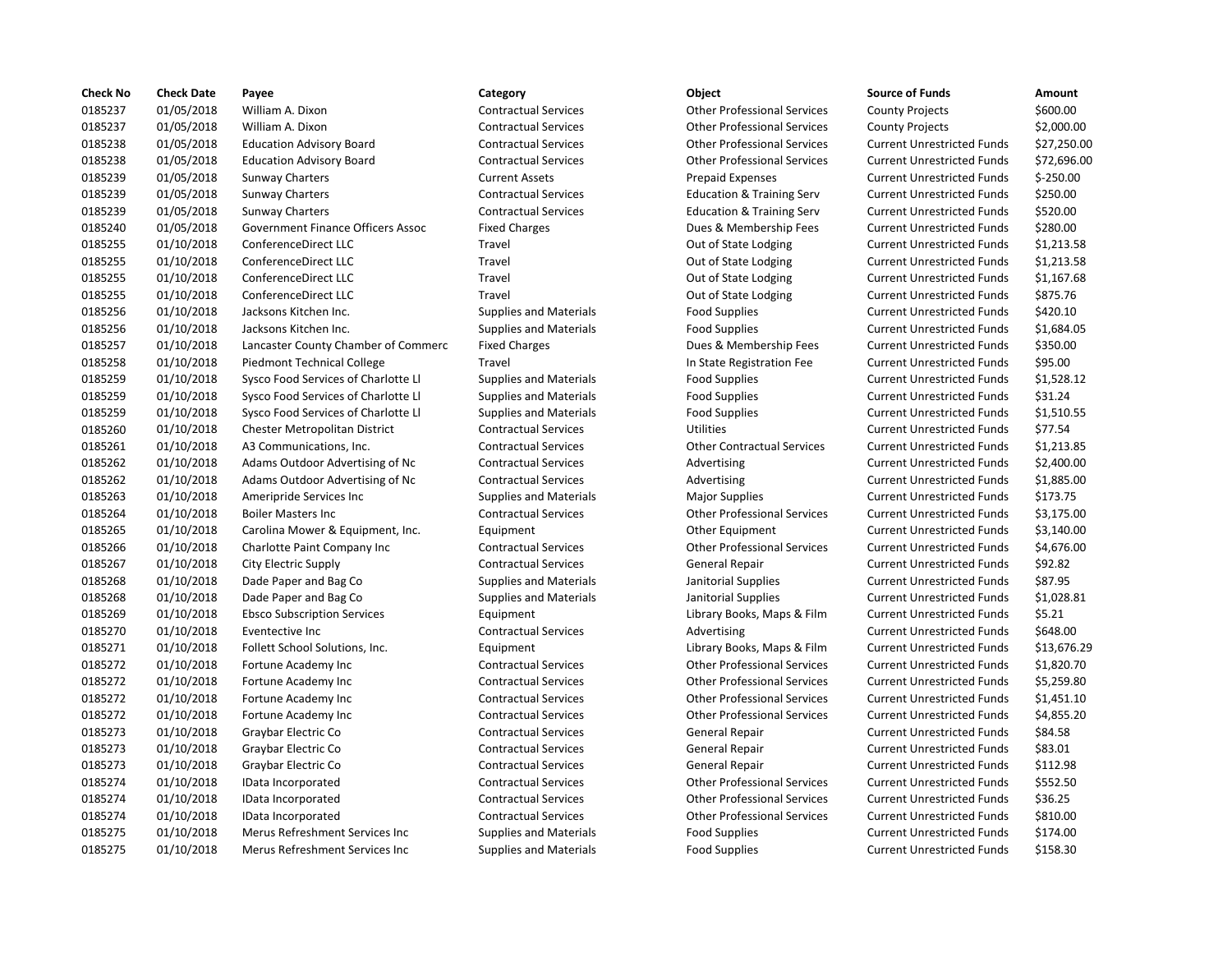| <b>Check No</b> | <b>Check Date</b> | Payee                               | Category                      | Object                             | <b>Source of Funds</b>            | Amount     |
|-----------------|-------------------|-------------------------------------|-------------------------------|------------------------------------|-----------------------------------|------------|
| 0185276         | 01/10/2018        | The New York Times Company          | Equipment                     | Library Books, Maps & Film         | <b>Current Unrestricted Funds</b> | \$1,760.00 |
| 0185277         | 01/10/2018        | Panera LLC                          | <b>Supplies and Materials</b> | <b>Food Supplies</b>               | <b>Current Unrestricted Funds</b> | \$20.97    |
| 0185278         | 01/10/2018        | <b>Porter Paints</b>                | <b>Contractual Services</b>   | <b>General Repair</b>              | <b>Current Unrestricted Funds</b> | \$295.00   |
| 0185279         | 01/10/2018        | <b>Recorded Books</b>               | Equipment                     | Library Books, Maps & Film         | <b>Current Unrestricted Funds</b> | \$356.52   |
| 0185279         | 01/10/2018        | <b>Recorded Books</b>               | Equipment                     | Library Books, Maps & Film         | <b>Current Unrestricted Funds</b> | \$57.91    |
| 0185279         | 01/10/2018        | <b>Recorded Books</b>               | Equipment                     | Library Books, Maps & Film         | <b>Current Unrestricted Funds</b> | \$3,288.39 |
| 0185279         | 01/10/2018        | <b>Recorded Books</b>               | Equipment                     | Library Books, Maps & Film         | <b>Current Unrestricted Funds</b> | \$81.36    |
| 0185280         | 01/10/2018        | Staffmark                           | <b>Contractual Services</b>   | <b>Other Contractual Services</b>  | <b>Current Unrestricted Funds</b> | \$29.32    |
| 0185281         | 01/10/2018        | <b>Unifirst Corporation</b>         | <b>Contractual Services</b>   | <b>Other Professional Services</b> | <b>Current Unrestricted Funds</b> | \$114.44   |
| 0185282         | 01/10/2018        | W Square Advertising                | <b>Supplies and Materials</b> | Promotional                        | <b>Current Unrestricted Funds</b> | \$1,396.50 |
| 0185282         | 01/10/2018        | W Square Advertising                | <b>Supplies and Materials</b> | Promotional                        | <b>Current Unrestricted Funds</b> | \$180.00   |
| 0185283         | 01/10/2018        | Waiter's Choice Catering            | <b>Supplies and Materials</b> | <b>Food Supplies</b>               | <b>Current Unrestricted Funds</b> | \$14,510.4 |
| 0185283         | 01/10/2018        | <b>Waiter's Choice Catering</b>     | <b>Supplies and Materials</b> | <b>Food Supplies</b>               | <b>Current Unrestricted Funds</b> | \$756.89   |
| 0185283         | 01/10/2018        | Waiter's Choice Catering            | <b>Supplies and Materials</b> | <b>Food Supplies</b>               | <b>Current Unrestricted Funds</b> | \$1,811.50 |
| 0185284         | 01/10/2018        | Xerox Corporation                   | <b>Fixed Charges</b>          | Leased To Own Equip                | <b>Current Unrestricted Funds</b> | \$349.51   |
| 0185284         | 01/10/2018        | Xerox Corporation                   | <b>Fixed Charges</b>          | Leased To Own Equip                | <b>Current Unrestricted Funds</b> | \$732.70   |
| 0185285         | 01/10/2018        | Cherry Tree, LLC                    | <b>Fixed Charges</b>          | Rent Non State                     | <b>Current Unrestricted Funds</b> | \$8,532.50 |
| 0185286         | 01/10/2018        | York Technical College Foundation   | <b>Fixed Charges</b>          | <b>Rent Non State</b>              | <b>Current Unrestricted Funds</b> | \$1,607.53 |
| 0185286         | 01/10/2018        | York Technical College Foundation   | <b>Fixed Charges</b>          | <b>Rent Non State</b>              | <b>Current Unrestricted Funds</b> | \$3,082.37 |
| 0185286         | 01/10/2018        | York Technical College Foundation   | <b>Fixed Charges</b>          | Rent Non State                     | <b>Current Unrestricted Funds</b> | \$1,666.66 |
| 0185287         | 01/11/2018        | Arts Council of York County         | <b>Supplies and Materials</b> | <b>Other Supplies</b>              | <b>Current Unrestricted Funds</b> | \$500.00   |
| 0185288         | 01/11/2018        | Barnes and Noble College Bookstore  | <b>Current Liabilities</b>    | A/P College Barnes & Noble         | <b>Current Unrestricted Funds</b> | \$603.33   |
| 0185289         | 01/11/2018        | Barnes and Noble College Bookstore  | <b>Current Liabilities</b>    | A/P Student Barnes & Noble         | <b>Current Unrestricted Funds</b> | \$17.66    |
| 0185290         | 01/11/2018        | Insurance Reserve Fund              | <b>Fixed Charges</b>          | <b>Insurance State</b>             | <b>Current Unrestricted Funds</b> | \$72.27    |
| 0185293         | 01/11/2018        | Mid-Carolina Ahec, Inc.             | <b>Fixed Charges</b>          | Dues & Membership Fees             | <b>Current Unrestricted Funds</b> | \$105.00   |
| 0185294         | 01/11/2018        | S C Dept of Health & Environmental  | <b>Fixed Charges</b>          | Dues & Membership Fees             | <b>Current Unrestricted Funds</b> | \$262.00   |
| 0185295         | 01/12/2018        | A3 Communications, Inc.             | <b>Contractual Services</b>   | <b>Other Professional Services</b> | <b>County Projects</b>            | $$-0.01$   |
| 0185295         | 01/12/2018        | A3 Communications, Inc.             | <b>Contractual Services</b>   | <b>Other Professional Services</b> | <b>County Projects</b>            | \$8,869.65 |
| 0185295         | 01/12/2018        | A3 Communications, Inc.             | <b>Contractual Services</b>   | <b>Other Professional Services</b> | <b>County Projects</b>            | \$3,275.00 |
| 0185296         | 01/12/2018        | Dell Computer Corporation           | Equipment                     | Non Capitalized Equipment          | <b>Current Unrestricted Funds</b> | \$955.17   |
| 0185297         | 01/12/2018        | <b>Ebsco Subscription Services</b>  | Equipment                     | Library Books, Maps & Film         | <b>Current Unrestricted Funds</b> | \$124.92   |
| 0185299         | 01/12/2018        | <b>Record Storage Systems</b>       | <b>Contractual Services</b>   | Data Processing Serv               | <b>Current Unrestricted Funds</b> | \$132.88   |
| 0185300         | 01/12/2018        | Rock Hill Police Department         | <b>Contractual Services</b>   | <b>Other Contractual Services</b>  | <b>Current Unrestricted Funds</b> | \$90.00    |
| 0185301         | 01/12/2018        | Staffmark                           | <b>Contractual Services</b>   | <b>Other Contractual Services</b>  | <b>Current Unrestricted Funds</b> | \$522.59   |
| 0185302         | 01/12/2018        | Panera LLC                          | <b>Supplies and Materials</b> | <b>Food Supplies</b>               | <b>Current Unrestricted Funds</b> | \$776.87   |
| 0185306         | 01/12/2018        | <b>Reserve Account</b>              | <b>Supplies and Materials</b> | Postage                            | <b>Current Unrestricted Funds</b> | \$6,000.00 |
| 0185307         | 01/19/2018        | <b>Bank of America</b>              | <b>Current Liabilities</b>    | A/P Bank of America                | <b>Current Unrestricted Funds</b> | \$162,203. |
| 0185308         | 01/19/2018        | Ellucian Inc                        | Travel                        | Out of State Registration Fees     | <b>Current Unrestricted Funds</b> | \$995.00   |
| 0185309         | 01/19/2018        | Lancaster County Chamber of Commerc | <b>Supplies and Materials</b> | <b>Other Supplies</b>              | <b>Current Unrestricted Funds</b> | \$50.00    |
| 0185309         | 01/19/2018        | Lancaster County Chamber of Commerc | <b>Supplies and Materials</b> | <b>Other Supplies</b>              | <b>Current Unrestricted Funds</b> | \$50.00    |
| 0185309         | 01/19/2018        | Lancaster County Chamber of Commerc | <b>Supplies and Materials</b> | <b>Other Supplies</b>              | <b>Current Unrestricted Funds</b> | \$50.00    |
| 0185310         | 01/19/2018        | <b>Melanie Rowe Catering</b>        | <b>Supplies and Materials</b> | <b>Food Supplies</b>               | <b>Current Unrestricted Funds</b> | \$1,926.00 |
| 0185311         | 01/19/2018        | Data Network Solutions Inc          | Equipment                     | Data Processing Equipment          | <b>Current Restricted Funds</b>   | \$2,116.80 |
| 0185311         | 01/19/2018        | Data Network Solutions Inc          | Equipment                     | Data Processing Equipment          | <b>Current Restricted Funds</b>   | \$2,116.80 |
| 0185311         | 01/19/2018        | Data Network Solutions Inc          | Equipment                     | Data Processing Equipment          | <b>Current Restricted Funds</b>   | \$2,116.80 |
|                 |                   |                                     |                               |                                    |                                   |            |

# Equipment **Example 21,760.00** Library Books, Maps & Film Current Unrestricted Funds \$1,760.00 0185277 01/10/2018 Panera LLC Supplies and Materials Food Supplies Current Unrestricted Funds \$20.97 Contractual Services **Contractual Services** General Repair Current Unrestricted Funds \$295.00 0185279 01/10/2018 Recorded Books Equipment Library Books, Maps & Film Current Unrestricted Funds \$356.52 0185279 01/10/2018 Recorded Books Equipment Library Books, Maps & Film Current Unrestricted Funds \$57.91 0185279 01/10/2018 Recorded Books Equipment Library Books, Maps & Film Current Unrestricted Funds \$3,288.39 0185279 01/10/2018 Recorded Books Equipment Library Books, Maps & Film Current Unrestricted Funds \$81.36 0185280 01/10/2018 Staffmark Contractual Services Other Contractual Services Current Unrestricted Funds \$29.32 0185281 01/10/2018 Unifirst Corporation Contractual Services Other Professional Services Current Unrestricted Funds \$114.44 0185282 01/10/2018 W Square Advertising Supplies and Materials Promotional Current Unrestricted Funds \$1,396.50 0185282 01/10/2018 W Square Advertising Supplies and Materials Promotional Current Unrestricted Funds \$180.00 Supplies and Materials **Example Supplies** Food Supplies Current Unrestricted Funds \$14,510.40 Supplies and Materials Thoice Communication Current Unrestricted Funds \$756.89 Supplies and Materials **EXALG WAITER COM** Food Supplies Current Unrestricted Funds 51,811.50 Fixed Charges **12.6 2018 Claused To Own Equip** Current Unrestricted Funds \$349.51 Fixed Charges **12.2018 IDEAD CORPORT CORPORATION CURRENT CONTEGRATION CURRENT CONTEGRATION** Current Unrestricted Funds \$732.70 Fixed Charges **1285 12018 12018 Current Unrestricted Funds** 58,532.50 Fixed Charges **1,607.53** Rent Non State **Foundation Fixed Current Unrestricted Funds** \$1,607.53 Fixed Charges Technical College Foundation Fixed Current Unrestricted Funds \$3,082.37 Fixed Charges **1.666.66 Rent Non State** Current Unrestricted Funds \$1,666.66 Supplies and Materials **Communist Council of Council of Council of Current Unrestricted Funds** \$500.00 Current Liabilities **A/P** College Barnes & Noble Current Unrestricted Funds \$603.33 0185289 01/11/2018 Barnes and Noble College Bookstore Current Liabilities A/P Student Barnes & Noble Current Unrestricted Funds \$17.66 Fixed Charges **1.2018 Insurance State** Current Unrestricted Funds \$72.27 Fixed Charges **2018** 2018 Dues & Membership Fees Current Unrestricted Funds \$105.00 Fixed Charges **262.00** Dues & Membership Fees Current Unrestricted Funds \$262.00 Contractual Services **12.53 Communications** Other Professional Services County Projects Contractual Services 5-0.01 Contractual Services **Communications** Other Professional Services County Projects \$8,869.65 Contractual Services **1202 Contractual Services** Other Professional Services County Projects 53,275.00 Equipment **12018 12/2018 Delta Computer Constructs** Current Unrestricted Funds \$955.17 0185297 01/12/2018 Ebsco Subscription Services Equipment Library Books, Maps & Film Current Unrestricted Funds \$124.92 0185299 01/12/2018 Record Storage Systems Contractual Services Data Processing Serv Current Unrestricted Funds \$132.88 0185300 01/12/2018 Rock Hill Police Department Contractual Services Other Contractual Services Current Unrestricted Funds \$90.00 0185301 01/12/2018 Staffmark Contractual Services Other Contractual Services Current Unrestricted Funds \$522.59 0185302 01/12/2018 Panera LLC Supplies and Materials Food Supplies Current Unrestricted Funds \$776.87 0185306 01/12/2018 Reserve Account Supplies and Materials Postage Current Unrestricted Funds \$6,000.00 0185307 01/19/2018 Bank of America Current Liabilities A/P Bank of America Current Unrestricted Funds \$162,203.06 Travel **2018** Out of State Registration Fees Current Unrestricted Funds \$995.00 Supplies and Materials **Commercials** Current Unrestricted Funds 550.00 Supplies and Materials **Commercials** Current Unrestricted Funds \$50.00 0185309 01/19/2018 Lancaster County Chamber of Commerc Supplies and Materials Other Supplies Current Unrestricted Funds \$50.00 0185310 01/19/2018 Melanie Rowe Catering Supplies and Materials Food Supplies Current Unrestricted Funds \$1,926.00 Equipment Data Processing Equipment Current Restricted Funds \$2,116.80 Equipment Current Equipment Data Processing Equipment Current Restricted Funds \$2,116.80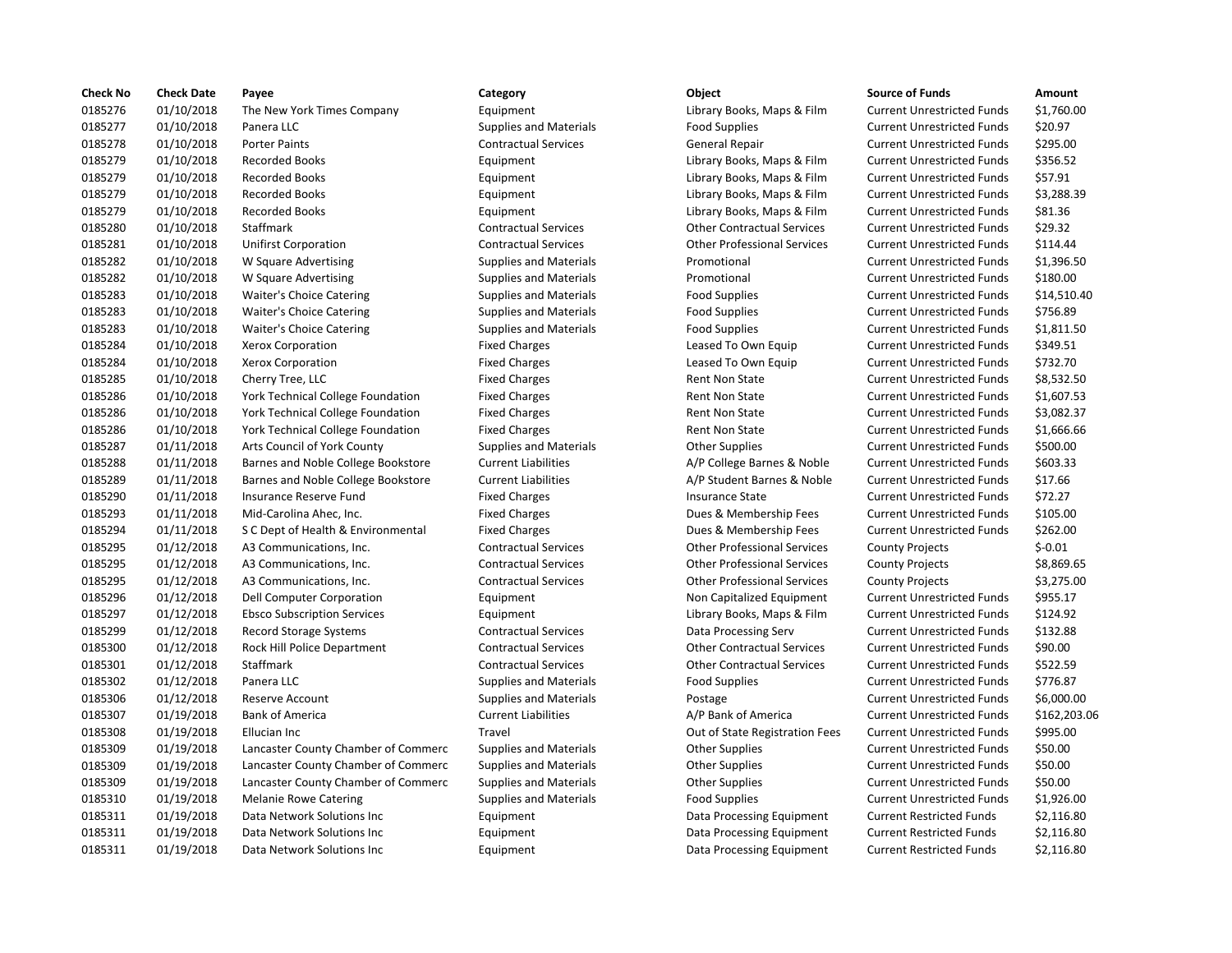| Check No | <b>Check Date</b> | Payee                                     | Category                      | Object                             | <b>Source of Funds</b>            | Amount    |
|----------|-------------------|-------------------------------------------|-------------------------------|------------------------------------|-----------------------------------|-----------|
| 0185311  | 01/19/2018        | Data Network Solutions Inc                | Equipment                     | Data Processing Equipment          | <b>Current Restricted Funds</b>   | \$3,024.0 |
| 0185311  | 01/19/2018        | Data Network Solutions Inc                | Equipment                     | Data Processing Equipment          | <b>Current Restricted Funds</b>   | \$720.00  |
| 0185311  | 01/19/2018        | Data Network Solutions Inc                | Equipment                     | Data Processing Equipment          | <b>Current Restricted Funds</b>   | \$2,880.0 |
| 0185311  | 01/19/2018        | Data Network Solutions Inc                | Equipment                     | Data Processing Equipment          | <b>Current Restricted Funds</b>   | \$576.00  |
| 0185311  | 01/19/2018        | Data Network Solutions Inc                | Equipment                     | Data Processing Equipment          | <b>Current Restricted Funds</b>   | \$576.00  |
| 0185311  | 01/19/2018        | Data Network Solutions Inc                | Equipment                     | Data Processing Equipment          | <b>Current Restricted Funds</b>   | \$576.00  |
| 0185311  | 01/19/2018        | Data Network Solutions Inc                | Equipment                     | Data Processing Equipment          | <b>Current Restricted Funds</b>   | \$576.00  |
| 0185311  | 01/19/2018        | Data Network Solutions Inc                | Equipment                     | Data Processing Equipment          | <b>Current Restricted Funds</b>   | \$10,080  |
| 0185311  | 01/19/2018        | Data Network Solutions Inc                | Equipment                     | Data Processing Equipment          | <b>Current Restricted Funds</b>   | \$2,000.0 |
| 0185311  | 01/19/2018        | Data Network Solutions Inc                | Equipment                     | Data Processing Equipment          | <b>Current Restricted Funds</b>   | \$2,000.0 |
| 0185311  | 01/19/2018        | Data Network Solutions Inc                | Equipment                     | Data Processing Equipment          | <b>Current Restricted Funds</b>   | \$2,000.0 |
| 0185311  | 01/19/2018        | Data Network Solutions Inc                | Equipment                     | Data Processing Equipment          | <b>Current Restricted Funds</b>   | \$2,000.0 |
| 0185311  | 01/19/2018        | Data Network Solutions Inc                | Equipment                     | Data Processing Equipment          | <b>Current Restricted Funds</b>   | \$2,000.0 |
| 0185311  | 01/19/2018        | Data Network Solutions Inc                | Equipment                     | Data Processing Equipment          | <b>Current Restricted Funds</b>   | \$2,000.0 |
| 0185312  | 01/19/2018        | S C Dept of Social Services               | <b>Fixed Charges</b>          | Dues & Membership Fees             | <b>Current Unrestricted Funds</b> | \$75.00   |
| 0185313  | 01/19/2018        | Unified Av Systems                        | <b>Contractual Services</b>   | <b>Other Professional Services</b> | <b>Current Unrestricted Funds</b> | \$264.00  |
| 0185314  | 01/22/2018        | Two Year College English Assoc SE         | Travel                        | Out of State Registration Fees     | <b>Current Unrestricted Funds</b> | \$137.00  |
| 0185341  | 01/24/2018        | <b>Chester County Chamber of Commerce</b> | <b>Supplies and Materials</b> | <b>Other Supplies</b>              | <b>Current Unrestricted Funds</b> | \$525.00  |
| 0185342  | 01/24/2018        | Caroline Combs                            | Op Revenue - CE               | Occup Up C/E                       | <b>Current Unrestricted Funds</b> | \$489.00  |
| 0185343  | 01/24/2018        | Rotary Club of Rock Hill                  | <b>Fixed Charges</b>          | Dues & Membership Fees             | <b>Current Unrestricted Funds</b> | \$150.00  |
| 0185344  | 01/24/2018        | Act                                       | <b>Supplies and Materials</b> | <b>Testing Supplies</b>            | <b>Current Unrestricted Funds</b> | \$57.00   |
| 0185345  | 01/24/2018        | Adams Outdoor Advertising of Nc           | <b>Contractual Services</b>   | Advertising                        | <b>Current Unrestricted Funds</b> | \$1,150.0 |
| 0185346  | 01/24/2018        | Allfire Services, Llc                     | <b>Contractual Services</b>   | <b>Other Professional Services</b> | <b>Current Unrestricted Funds</b> | \$287.95  |
| 0185346  | 01/24/2018        | Allfire Services, Llc                     | <b>Contractual Services</b>   | <b>Other Professional Services</b> | <b>Current Unrestricted Funds</b> | \$105.17  |
| 0185348  | 01/24/2018        | Anderson Stamp and Engraving              | <b>Supplies and Materials</b> | <b>Other Supplies</b>              | <b>Current Unrestricted Funds</b> | \$151.79  |
| 0185349  | 01/24/2018        | Jack L. Anthony, JR                       | <b>Contractual Services</b>   | <b>Other Professional Services</b> | <b>Current Unrestricted Funds</b> | \$3,500.0 |
| 0185350  | 01/24/2018        | Canon Solutions America Inc               | <b>Fixed Charges</b>          | <b>Rental Other</b>                | <b>Current Unrestricted Funds</b> | \$68.83   |
| 0185350  | 01/24/2018        | Canon Solutions America Inc               | <b>Fixed Charges</b>          | <b>Rental Other</b>                | <b>Current Unrestricted Funds</b> | \$50.95   |
| 0185350  | 01/24/2018        | Canon Solutions America Inc               | <b>Supplies and Materials</b> | <b>Photocopy Supplies</b>          | <b>Current Unrestricted Funds</b> | \$34.31   |
| 0185350  | 01/24/2018        | Canon Solutions America Inc               | <b>Supplies and Materials</b> | Photocopy Supplies                 | <b>Current Unrestricted Funds</b> | \$170.64  |
| 0185350  | 01/24/2018        | Canon Solutions America Inc               | <b>Supplies and Materials</b> | <b>Photocopy Supplies</b>          | <b>Current Unrestricted Funds</b> | \$45.72   |
| 0185350  | 01/24/2018        | Canon Solutions America Inc               | <b>Supplies and Materials</b> | <b>Photocopy Supplies</b>          | <b>Current Unrestricted Funds</b> | \$170.64  |
| 0185350  | 01/24/2018        | Canon Solutions America Inc               | <b>Fixed Charges</b>          | Leased To Own Equip                | <b>Current Unrestricted Funds</b> | \$6,812.1 |
| 0185350  | 01/24/2018        | Canon Solutions America Inc               | <b>Fixed Charges</b>          | Leased To Own Equip                | <b>Current Unrestricted Funds</b> | \$5,200.9 |
| 0185351  | 01/24/2018        | Caretaker Management Service Inc          | <b>Contractual Services</b>   | <b>Other Contractual Services</b>  | <b>Current Unrestricted Funds</b> | \$1,205.0 |
| 0185351  | 01/24/2018        | Caretaker Management Service Inc          | <b>Contractual Services</b>   | <b>Other Professional Services</b> | <b>Current Unrestricted Funds</b> | \$450.00  |
| 0185351  | 01/24/2018        | Caretaker Management Service Inc          | <b>Contractual Services</b>   | <b>Other Professional Services</b> | <b>Current Unrestricted Funds</b> | \$400.00  |
| 0185352  | 01/24/2018        | Carolina Couriers, LLC                    | <b>Contractual Services</b>   | <b>Other Contractual Services</b>  | <b>Current Unrestricted Funds</b> | \$490.00  |
| 0185353  | 01/24/2018        | Carolina Elevator Service Inc             | <b>Contractual Services</b>   | <b>Other Contractual Services</b>  | <b>Current Unrestricted Funds</b> | \$395.00  |
| 0185354  | 01/24/2018        | Cengage Learning Inc                      | <b>Contractual Services</b>   | <b>Other Professional Services</b> | <b>Current Unrestricted Funds</b> | \$65.00   |
| 0185355  | 01/24/2018        | Chef's Catering                           | <b>Supplies and Materials</b> | <b>Food Supplies</b>               | <b>Current Unrestricted Funds</b> | \$1,827.5 |
| 0185355  | 01/24/2018        | Chef's Catering                           | <b>Supplies and Materials</b> | <b>Food Supplies</b>               | <b>Current Unrestricted Funds</b> | \$5,816.7 |
| 0185355  | 01/24/2018        | Chef's Catering                           | <b>Supplies and Materials</b> | <b>Food Supplies</b>               | <b>Current Unrestricted Funds</b> | \$982.60  |
| 0185355  | 01/24/2018        | Chef's Catering                           | <b>Supplies and Materials</b> | <b>Food Supplies</b>               | <b>Current Unrestricted Funds</b> | \$496.26  |
| 0185355  | 01/24/2018        | Chef's Catering                           | <b>Supplies and Materials</b> | <b>Food Supplies</b>               | <b>Current Unrestricted Funds</b> | \$395.80  |
|          |                   |                                           |                               |                                    |                                   |           |

## Equipment Current Equipment Data Processing Equipment Current Restricted Funds \$3,024.00 0185311 01/19/2018 Data Network Solutions Inc Equipment Data Processing Equipment Current Restricted Funds \$720.00 Equipment Current Equipment Data Processing Equipment Current Restricted Funds \$2,880.00 0185311 01/19/2018 Data Network Solutions Inc Equipment Data Processing Equipment Current Restricted Funds \$576.00 0185311 01/19/2018 Data Network Solutions Inc Equipment Data Processing Equipment Current Restricted Funds \$576.00 0185311 01/19/2018 Data Network Solutions Inc Equipment Data Processing Equipment Current Restricted Funds \$576.00 0185311 01/19/2018 Data Network Solutions Inc Equipment Data Processing Equipment Current Restricted Funds \$576.00 Equipment **12131 1111 Data Processing Equipment** Current Restricted Funds \$10,080.00 Equipment Current Equipment Data Processing Equipment Current Restricted Funds \$2,000.00 0185311 01/19/2018 Data Network Solutions Inc Equipment Data Processing Equipment Current Restricted Funds \$2,000.00 0185311 01/19/2018 Data Network Solutions Inc Equipment Data Processing Equipment Current Restricted Funds \$2,000.00 Equipment Current Current Restricted Funds 52,000.00 0185311 01/19/2018 Data Network Solutions Inc Equipment Data Processing Equipment Current Restricted Funds \$2,000.00 0185311 01/19/2018 Data Network Solutions Inc Equipment Data Processing Equipment Current Restricted Funds \$2,000.00 Fixed Charges **State of Charges Current Unrestricted Funds** \$75.00 0185313 01/19/2018 Unified Av Systems Contractual Services Other Professional Services Current Unrestricted Funds \$264.00 Travel **Travel English Associate English Associate Associate College English Associate Current Unrestricted Funds \$137.00** ce Supplies and Materials **Chamber Other Supplies** Current Unrestricted Funds \$525.00 Op Revenue - CE Current Unrestricted Funds 5489.00 Fixed Charges **211 Club of Alle Charges** Dues & Membership Fees Current Unrestricted Funds \$150.00 0185344 01/24/2018 Act Supplies and Materials Testing Supplies Current Unrestricted Funds \$57.00 Ontractual Services **Current Unrestricted Funds** 51,150.00 0185346 01/24/2018 Allfire Services, Llc Contractual Services Other Professional Services Current Unrestricted Funds \$287.95 0185346 01/24/2018 Allfire Services, Llc Contractual Services Other Professional Services Current Unrestricted Funds \$105.17 Supplies and Materials **Current Supplies** Current Unrestricted Funds \$151.79 0185349 01/24/2018 Jack L. Anthony, JR Contractual Services Other Professional Services Current Unrestricted Funds \$3,500.00 Fixed Charges The Current Unrestricted Funds America Inc. Fixed Charges Rental Other Current Unrestricted Funds \$68.83 Fixed Charges **1.24-1.2018 Canon Solutions America** Inc. Fixed Charges Rental Other Current Unrestricted Funds \$50.95 Supplies and Materials **Current Inc Solutions America** Current Unrestricted Funds \$34.31 Supplies and Materials **Current Unrestricted Funds** 5170.64 Supplies and Materials **Current Unrestricted Funds** 545.72 Supplies and Materials **Canon Supplies Current Unrestricted Funds** 5170.64 Fixed Charges **Canon Canon Solutions America Inc.** Current Unrestricted Funds \$6,812.17 Fixed Charges **Canon Canon Solutions America Inc.** Current Unrestricted Funds \$5,200.93 Contractual Services **Careta Contractual Services** Current Unrestricted Funds \$1,205.00 Contractual Services **Careta Contractual Services** Other Professional Services Current Unrestricted Funds \$450.00 Contractual Services **Careta Contractual Services** Other Professional Services Current Unrestricted Funds \$400.00 0185352 01/24/2018 Carolina Couriers, LLC Contractual Services Other Contractual Services Current Unrestricted Funds \$490.00 Contractual Services **1.24.1918 Contractual Services** Current Unrestricted Funds 5395.00 0185354 01/24/2018 Cengage Learning Inc Contractual Services Other Professional Services Current Unrestricted Funds \$65.00 0185355 01/24/2018 Chef's Catering Supplies and Materials Food Supplies Current Unrestricted Funds \$1,827.50 0185355 01/24/2018 Chef's Catering Supplies and Materials Food Supplies Current Unrestricted Funds \$5,816.70 Supplies and Materials **Current Unrestricted Funds** 5982.60 0185355 01/24/2018 Chef's Catering Supplies and Materials Food Supplies Current Unrestricted Funds \$496.26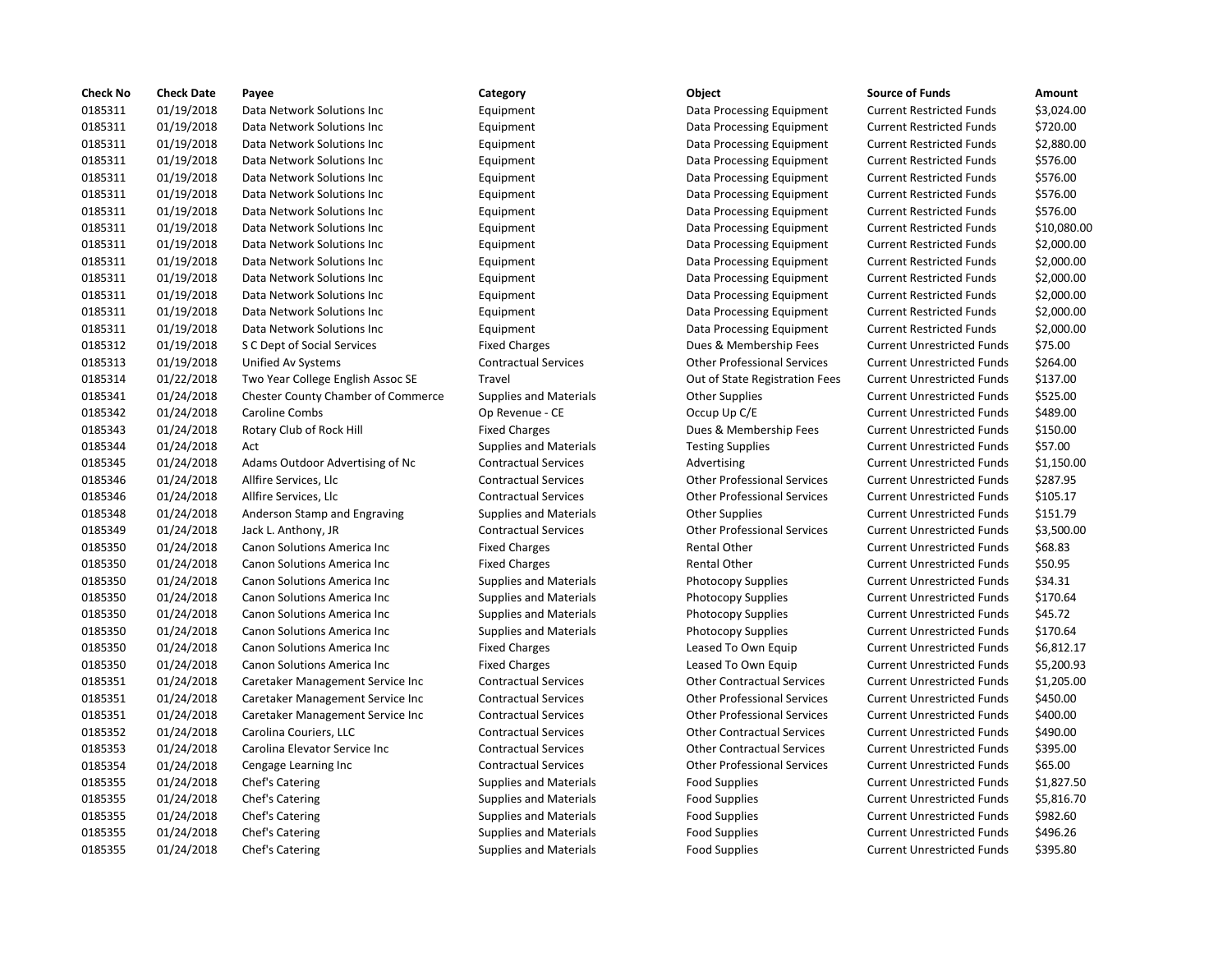| <b>Check No</b> | <b>Check Date</b> | Payee                               | Category                      | Object                             | <b>Source of Funds</b>            | Amount     |
|-----------------|-------------------|-------------------------------------|-------------------------------|------------------------------------|-----------------------------------|------------|
| 0185355         | 01/24/2018        | Chef's Catering                     | <b>Supplies and Materials</b> | <b>Food Supplies</b>               | <b>Current Unrestricted Funds</b> | \$339.71   |
| 0185356         | 01/24/2018        | City of Rock Hill                   | <b>Supplies and Materials</b> | Fuel                               | <b>Current Unrestricted Funds</b> | \$609.52   |
| 0185356         | 01/24/2018        | City of Rock Hill                   | <b>Supplies and Materials</b> | Fuel                               | <b>Current Unrestricted Funds</b> | \$589.48   |
| 0185357         | 01/24/2018        | Clean Windows Unlimited             | <b>Contractual Services</b>   | <b>Other Contractual Services</b>  | <b>Current Unrestricted Funds</b> | \$3,875.0  |
| 0185357         | 01/24/2018        | Clean Windows Unlimited             | <b>Contractual Services</b>   | <b>Other Contractual Services</b>  | <b>Current Unrestricted Funds</b> | $$1,600$ . |
| 0185359         | 01/24/2018        | Dell Computer Corporation           | <b>Supplies and Materials</b> | Office Supplies                    | <b>Current Unrestricted Funds</b> | \$1,562.7  |
| 0185359         | 01/24/2018        | Dell Computer Corporation           | <b>Supplies and Materials</b> | <b>Office Supplies</b>             | <b>Current Unrestricted Funds</b> | \$313.84   |
| 0185359         | 01/24/2018        | Dell Computer Corporation           | <b>Supplies and Materials</b> | <b>Office Supplies</b>             | <b>Current Unrestricted Funds</b> | \$0.04     |
| 0185359         | 01/24/2018        | Dell Computer Corporation           | <b>Supplies and Materials</b> | <b>Office Supplies</b>             | <b>Current Unrestricted Funds</b> | \$1,361.2  |
| 0185360         | 01/24/2018        | Ellucian Inc                        | <b>Contractual Services</b>   | <b>Other Professional Services</b> | <b>Current Unrestricted Funds</b> | \$2,343.0  |
| 0185360         | 01/24/2018        | Ellucian Inc                        | <b>Contractual Services</b>   | <b>Other Professional Services</b> | <b>Current Unrestricted Funds</b> | \$5,964.0  |
| 0185361         | 01/24/2018        | Fortune Academy Inc                 | <b>Contractual Services</b>   | <b>Other Professional Services</b> | <b>Current Unrestricted Funds</b> | \$6,370.7  |
| 0185362         | 01/24/2018        | <b>GOBL Library Solutions</b>       | Equipment                     | Library Books, Maps & Film         | <b>Current Unrestricted Funds</b> | \$571.30   |
| 0185362         | 01/24/2018        | <b>GOBL Library Solutions</b>       | Equipment                     | Library Books, Maps & Film         | <b>Current Unrestricted Funds</b> | \$200.24   |
| 0185362         | 01/24/2018        | <b>GOBL Library Solutions</b>       | Equipment                     | Library Books, Maps & Film         | <b>Current Unrestricted Funds</b> | \$1,283.6  |
| 0185362         | 01/24/2018        | <b>GOBL Library Solutions</b>       | Equipment                     | Library Books, Maps & Film         | <b>Current Unrestricted Funds</b> | \$2,368.1  |
| 0185362         | 01/24/2018        | <b>GOBL Library Solutions</b>       | Equipment                     | Library Books, Maps & Film         | <b>Current Unrestricted Funds</b> | \$341.21   |
| 0185363         | 01/24/2018        | Graybar Electric Co                 | <b>Contractual Services</b>   | General Repair                     | <b>Current Unrestricted Funds</b> | \$10.18    |
| 0185364         | 01/24/2018        | The Honey Baked Ham Co #1543        | <b>Supplies and Materials</b> | <b>Food Supplies</b>               | <b>Current Unrestricted Funds</b> | \$198.44   |
| 0185365         | 01/24/2018        | IData Incorporated                  | <b>Contractual Services</b>   | <b>Other Professional Services</b> | <b>Current Unrestricted Funds</b> | \$1,687.5  |
| 0185366         | 01/24/2018        | Interior Plantscapes Llc            | <b>Contractual Services</b>   | <b>Other Professional Services</b> | <b>Current Unrestricted Funds</b> | \$305.00   |
| 0185368         | 01/24/2018        | Jacksons Kitchen Inc.               | <b>Supplies and Materials</b> | <b>Food Supplies</b>               | <b>Current Unrestricted Funds</b> | \$493.82   |
| 0185368         | 01/24/2018        | Jacksons Kitchen Inc.               | <b>Supplies and Materials</b> | <b>Food Supplies</b>               | <b>Current Unrestricted Funds</b> | \$464.12   |
| 0185368         | 01/24/2018        | Jacksons Kitchen Inc.               | <b>Supplies and Materials</b> | <b>Food Supplies</b>               | <b>Current Unrestricted Funds</b> | \$480.32   |
| 0185369         | 01/24/2018        | Kwik Klean, Inc.                    | <b>Contractual Services</b>   | <b>Other Professional Services</b> | <b>Current Unrestricted Funds</b> | \$187.20   |
| 0185371         | 01/24/2018        | McMillan Pazdan Smith Architecture  | Permanent Improvements        | Fees, Arch, Eng & Other            | <b>Unexpended Plant</b>           | \$7,300.0  |
| 0185371         | 01/24/2018        | McMillan Pazdan Smith Architecture  | Permanent Improvements        | Reimbursables                      | Unexpended Plant                  | \$152.42   |
| 0185372         | 01/24/2018        | Mid-Carolina Ahec, Inc.             | <b>Contractual Services</b>   | <b>Other Professional Services</b> | <b>Current Unrestricted Funds</b> | \$30.00    |
| 0185373         | 01/24/2018        | Ontario Investments, Inc.           | <b>Fixed Charges</b>          | Leased To Own Equip                | <b>Current Unrestricted Funds</b> | \$1,730.1  |
| 0185373         | 01/24/2018        | Ontario Investments, Inc.           | <b>Fixed Charges</b>          | Leased To Own Equip                | <b>Current Unrestricted Funds</b> | \$1,730.1  |
| 0185373         | 01/24/2018        | Ontario Investments, Inc.           | <b>Fixed Charges</b>          | Rental Data Processing Equip       | <b>Current Unrestricted Funds</b> | \$584.68   |
| 0185373         | 01/24/2018        | Ontario Investments, Inc.           | <b>Fixed Charges</b>          | Rental Data Processing Equip       | <b>Current Unrestricted Funds</b> | \$8,902.6  |
| 0185374         | 01/24/2018        | Panera LLC                          | <b>Supplies and Materials</b> | <b>Food Supplies</b>               | <b>Current Unrestricted Funds</b> | \$63.20    |
| 0185375         | 01/24/2018        | Partnership Among S C Academic Libr | Equipment                     | Library Books, Maps & Film         | <b>Current Unrestricted Funds</b> | \$1,150.0  |
| 0185377         | 01/24/2018        | Record Storage Systems              | <b>Contractual Services</b>   | Data Processing Serv               | <b>Current Unrestricted Funds</b> | \$132.88   |
| 0185379         | 01/24/2018        | Rev.com Inc                         | <b>Contractual Services</b>   | <b>Other Professional Services</b> | <b>Current Unrestricted Funds</b> | \$149.00   |
| 0185380         | 01/24/2018        | Rock Hill Police Department         | <b>Contractual Services</b>   | <b>Other Contractual Services</b>  | <b>Current Unrestricted Funds</b> | \$270.00   |
| 0185381         | 01/24/2018        | Saf Technologies Inc                | <b>Contractual Services</b>   | <b>Other Professional Services</b> | <b>Current Unrestricted Funds</b> | \$330.00   |
| 0185381         | 01/24/2018        | Saf Technologies Inc                | <b>Contractual Services</b>   | <b>Other Professional Services</b> | <b>Current Unrestricted Funds</b> | \$319.60   |
| 0185381         | 01/24/2018        | Saf Technologies Inc                | <b>Contractual Services</b>   | <b>Other Professional Services</b> | <b>Current Unrestricted Funds</b> | \$1,036.1  |
| 0185381         | 01/24/2018        | Saf Technologies Inc                | <b>Contractual Services</b>   | <b>General Repair</b>              | <b>Current Unrestricted Funds</b> | \$932.25   |
| 0185381         | 01/24/2018        | Saf Technologies Inc                | <b>Contractual Services</b>   | <b>General Repair</b>              | <b>Current Unrestricted Funds</b> | \$522.50   |
| 0185382         | 01/24/2018        | Schooldude.Com Inc                  | <b>Contractual Services</b>   | <b>Other Professional Services</b> | <b>Current Unrestricted Funds</b> | \$3,305.0  |
| 0185382         | 01/24/2018        | Schooldude.Com Inc                  | <b>Contractual Services</b>   | <b>Other Professional Services</b> | <b>Current Unrestricted Funds</b> | \$1,320.0  |
| 0185382         | 01/24/2018        | Schooldude.Com Inc                  | <b>Contractual Services</b>   | <b>Other Professional Services</b> | <b>Current Unrestricted Funds</b> | \$3,770.0  |

## Supplies and Materials **Example Supplies Current Unrestricted Funds** \$339.71 0185356 01/24/2018 City of Rock Hill Supplies and Materials Fuel Current Unrestricted Funds \$609.52 Supplies and Materials **Current Unrestricted Funds** 5589.48 0185357 01/24/2018 Clean Windows Unlimited Contractual Services Other Contractual Services Current Unrestricted Funds \$3,875.00 0185357 01/24/2018 Clean Windows Unlimited Contractual Services Other Contractual Services Current Unrestricted Funds \$1,600.00 Supplies and Materials **Current Computer Computer Current Convention** Current Unrestricted Funds \$1,562.75 Supplies and Materials **Computer Computer Computer Contract** Current Unrestricted Funds \$313.84 Supplies and Materials **Computer Computer Computer Contract** Current Unrestricted Funds \$0.04 Supplies and Materials **Current Computer Computer Current Convention** Current Unrestricted Funds \$1,361.23 Contractual Services **Current Unrestricted Funds** 52,343.00 Contractual Services **Current Inc Contractual Services** Current Unrestricted Funds \$5,964.00 0185361 01/24/2018 Fortune Academy Inc Contractual Services Other Professional Services Current Unrestricted Funds \$6,370.70 0185362 01/24/2018 GOBL Library Solutions Equipment Library Books, Maps & Film Current Unrestricted Funds \$571.30 Equipment Current Library Books, Maps & Film Current Unrestricted Funds \$200.24 0185362 01/24/2018 GOBL Library Solutions Equipment Library Books, Maps & Film Current Unrestricted Funds \$1,283.60 0185362 01/24/2018 GOBL Library Solutions Equipment Library Books, Maps & Film Current Unrestricted Funds \$2,368.17 0185362 01/24/2018 GOBL Library Solutions Equipment Library Books, Maps & Film Current Unrestricted Funds \$341.21 Contractual Services **621 Contractual Services** General Repair Current Unrestricted Funds \$10.18 Supplies and Materials The Honey Baked Ham Current Unrestricted Funds Food Supplies Current Unrestricted Funds Contractual Services **1.687.50** Other Professional Services Current Unrestricted Funds \$1,687.50 0185366 01/24/2018 Interior Plantscapes Llc Contractual Services Other Professional Services Current Unrestricted Funds \$305.00 0185368 01/24/2018 Jacksons Kitchen Inc. Supplies and Materials Food Supplies Current Unrestricted Funds \$493.82 Supplies and Materials **Supplies Food Supplies Current Unrestricted Funds** \$464.12 Supplies and Materials **Food Supplies Current Unrestricted Funds** 5480.32 Contractual Services **CONFIGHT CONTROVER CONTRACTER CONTRACTER CONTRACTER CONTRACTER CONTRACTER CONTRACTER CONTR** Permanent Improvements Fees, Arch, Eng & Other Unexpended Plant \$7,300.00 Permanent Improvements and Reimbursables and Dunexpended Plant 5152.42 0185372 01/24/2018 Mid-Carolina Ahec, Inc. Contractual Services Other Professional Services Current Unrestricted Funds \$30.00 Fixed Charges **Carrio Inc. And Argents, Inc. Argents, Inc. Argents, Inc. Argents, Inc. Argents, Inc. Argents, Inc.** Fixed Current Unrestricted Funds \$1,730.13 Fixed Charges **Carrio Inc.** Leased To Own Equip Current Unrestricted Funds \$1,730.13 Fixed Charges **1.23.3 Inc. Processing Equip** Current Unrestricted Funds \$584.68 Fixed Charges The State of Rental Data Processing Equip Current Unrestricted Funds \$8,902.69 0185374 01/24/2018 Panera LLC Supplies and Materials Food Supplies Current Unrestricted Funds \$63.20 Equipment Current Library Books, Maps & Film Current Unrestricted Funds \$1,150.00 0185377 01/24/2018 Record Storage Systems Contractual Services Data Processing Serv Current Unrestricted Funds \$132.88 0185379 01/24/2018 Rev.com Inc Contractual Services Other Professional Services Current Unrestricted Funds \$149.00 0185380 01/24/2018 Rock Hill Police Department Contractual Services Other Contractual Services Current Unrestricted Funds \$270.00 Contractual Services **Other Professional Services** Current Unrestricted Funds \$330.00 Contractual Services **Contractual Services** Other Professional Services Current Unrestricted Funds \$319.60 Contractual Services **COLOGIES INC CONTRACTE:** Other Professional Services Current Unrestricted Funds \$1,036.14 Contractual Services **Contractual Services** General Repair Current Unrestricted Funds \$932.25 Contractual Services **Contractual Services** General Repair **Current Unrestricted Funds** \$522.50 Contractual Services **Come Inc. Com Inc.** Com Current Unrestricted Funds \$3,305.00 0185382 01/24/2018 Schooldude.Com Inc Contractual Services Other Professional Services Current Unrestricted Funds \$1,320.00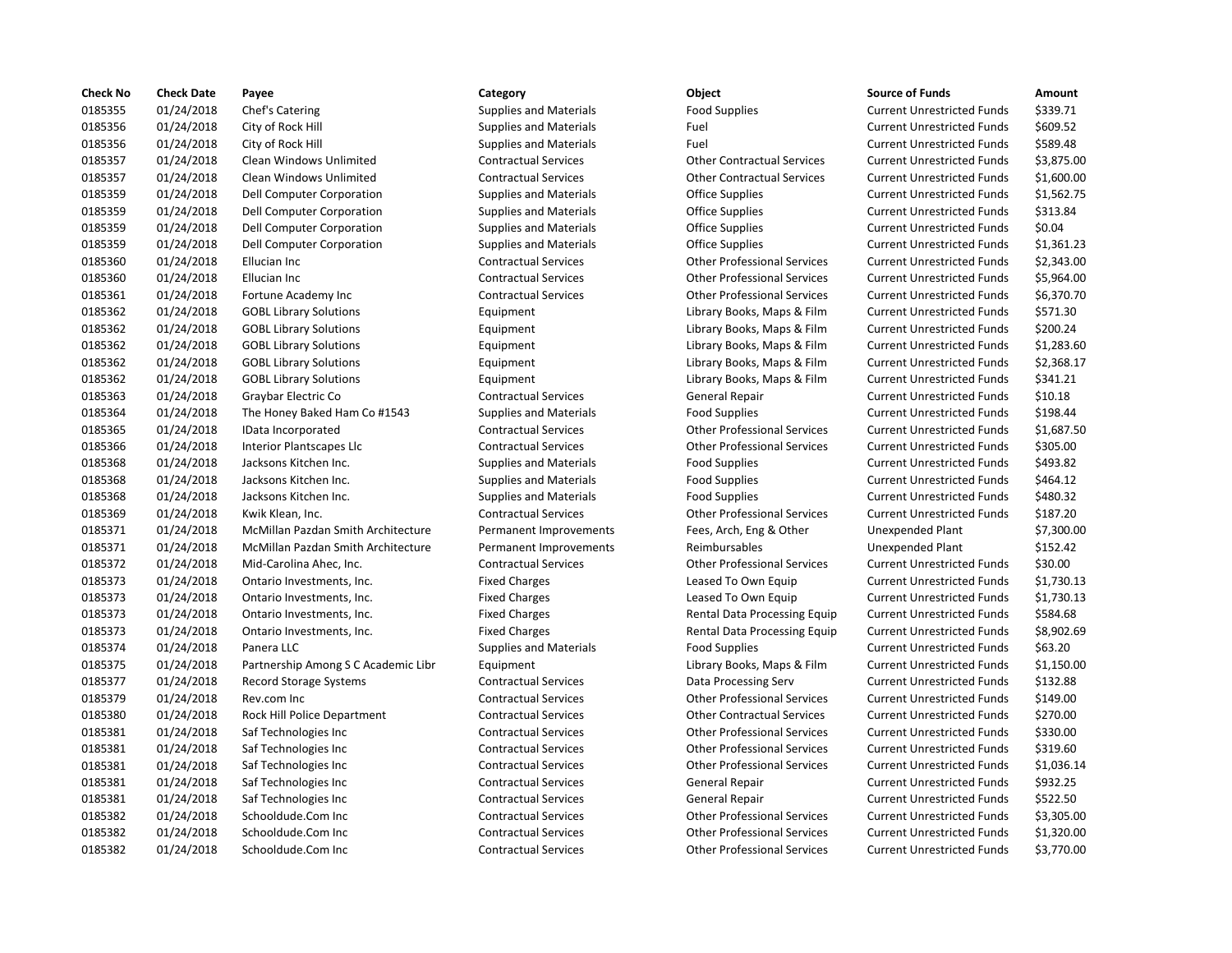| <b>Check No</b> | <b>Check Date</b> | Payee                                  | Category                      | Object                             | <b>Source of Funds</b>            | Amount     |
|-----------------|-------------------|----------------------------------------|-------------------------------|------------------------------------|-----------------------------------|------------|
| 0185383         | 01/24/2018        | Software House International Corp      | <b>Contractual Services</b>   | <b>Other Contractual Services</b>  | <b>Current Unrestricted Funds</b> | \$656.18   |
| 0185384         | 01/24/2018        | Spectrum Reach                         | <b>Contractual Services</b>   | Advertising                        | <b>Current Unrestricted Funds</b> | \$1,700.0  |
| 0185385         | 01/24/2018        | Staffmark                              | <b>Contractual Services</b>   | <b>Other Contractual Services</b>  | <b>Current Unrestricted Funds</b> | \$172.40   |
| 0185385         | 01/24/2018        | Staffmark                              | <b>Contractual Services</b>   | <b>Other Contractual Services</b>  | <b>Current Unrestricted Funds</b> | \$522.59   |
| 0185385         | 01/24/2018        | Staffmark                              | <b>Contractual Services</b>   | <b>Other Contractual Services</b>  | <b>Current Unrestricted Funds</b> | \$317.52   |
| 0185386         | 01/24/2018        | <b>Star Bright Janitorial Services</b> | <b>Contractual Services</b>   | <b>Other Contractual Services</b>  | <b>Current Unrestricted Funds</b> | $$1,800$ . |
| 0185386         | 01/24/2018        | <b>Star Bright Janitorial Services</b> | <b>Contractual Services</b>   | <b>Other Professional Services</b> | <b>Current Unrestricted Funds</b> | \$875.00   |
| 0185387         | 01/24/2018        | <b>Stripe Masters</b>                  | <b>Contractual Services</b>   | <b>General Repair</b>              | <b>Current Unrestricted Funds</b> | \$1,600.0  |
| 0185387         | 01/24/2018        | <b>Stripe Masters</b>                  | <b>Contractual Services</b>   | <b>General Repair</b>              | <b>Current Unrestricted Funds</b> | \$850.00   |
| 0185388         | 01/24/2018        | Tapfin                                 | <b>Contractual Services</b>   | <b>Other Professional Services</b> | <b>Current Unrestricted Funds</b> | \$6,625.5  |
| 0185390         | 01/24/2018        | <b>Unifirst Corporation</b>            | <b>Contractual Services</b>   | <b>Other Professional Services</b> | <b>Current Unrestricted Funds</b> | \$114.44   |
| 0185391         | 01/24/2018        | United Air Filter Company              | <b>Contractual Services</b>   | <b>General Repair</b>              | <b>Current Unrestricted Funds</b> | \$2,271.9  |
| 0185392         | 01/24/2018        | <b>Waiter's Choice Catering</b>        | <b>Supplies and Materials</b> | <b>Food Supplies</b>               | <b>Current Unrestricted Funds</b> | \$235.61   |
| 0185392         | 01/24/2018        | <b>Waiter's Choice Catering</b>        | <b>Supplies and Materials</b> | <b>Food Supplies</b>               | <b>Current Unrestricted Funds</b> | \$675.11   |
| 0185392         | 01/24/2018        | <b>Waiter's Choice Catering</b>        | <b>Supplies and Materials</b> | <b>Food Supplies</b>               | <b>Current Unrestricted Funds</b> | \$830.66   |
| 0185392         | 01/24/2018        | <b>Waiter's Choice Catering</b>        | <b>Supplies and Materials</b> | <b>Food Supplies</b>               | <b>Current Unrestricted Funds</b> | \$91.93    |
| 0185393         | 01/24/2018        | Waste Management of the Carolinas      | <b>Contractual Services</b>   | <b>Other Contractual Services</b>  | <b>Current Unrestricted Funds</b> | \$349.80   |
| 0185394         | 01/24/2018        | World Design Marketing                 | <b>Contractual Services</b>   | <b>Other Professional Services</b> | <b>Current Unrestricted Funds</b> | \$2,700.0  |
| 0185396         | 01/24/2018        | Youvisit Llc                           | <b>Contractual Services</b>   | <b>Other Professional Services</b> | <b>Current Unrestricted Funds</b> | \$1,403.0  |
| 0185397         | 01/26/2018        | Fleetlife Inc.                         | <b>Current Assets</b>         | <b>Prepaid Expenses</b>            | <b>Current Unrestricted Funds</b> | \$7,386.0  |
| 0185398         | 01/26/2018        | <b>Business Card</b>                   | Travel                        | Out of State Other Trans           | <b>Current Unrestricted Funds</b> | \$28.80    |
| 0185398         | 01/26/2018        | <b>Business Card</b>                   | Travel                        | Out of State Registration Fees     | <b>Current Unrestricted Funds</b> | \$805.00   |
| 0185398         | 01/26/2018        | <b>Business Card</b>                   | Travel                        | Out of State Registration Fees     | <b>Current Unrestricted Funds</b> | \$1,705.0  |
| 0185398         | 01/26/2018        | <b>Business Card</b>                   | Travel                        | In State Lodging                   | <b>Current Unrestricted Funds</b> | \$131.26   |
| 0185398         | 01/26/2018        | <b>Business Card</b>                   | Travel                        | In State Lodging                   | <b>Current Unrestricted Funds</b> | \$115.58   |
| 0185398         | 01/26/2018        | <b>Business Card</b>                   | Travel                        | In State Misc Travel Exp           | <b>Current Unrestricted Funds</b> | \$47.05    |
| 0185398         | 01/26/2018        | <b>Business Card</b>                   | Travel                        | Out of State Lodging               | <b>Current Unrestricted Funds</b> | \$258.81   |
| 0185398         | 01/26/2018        | <b>Business Card</b>                   | <b>Supplies and Materials</b> | <b>Food Supplies</b>               | <b>Current Unrestricted Funds</b> | \$461.40   |
| 0185398         | 01/26/2018        | <b>Business Card</b>                   | Travel                        | Out of State Lodging               | <b>Current Unrestricted Funds</b> | $$-117.60$ |
| 0185402         | 01/26/2018        | Ameripride Services Inc                | <b>Supplies and Materials</b> | <b>Major Supplies</b>              | <b>Current Unrestricted Funds</b> | \$37.45    |
| 0185403         | 01/26/2018        | Career Step Llc                        | <b>Contractual Services</b>   | <b>Other Professional Services</b> | <b>Current Unrestricted Funds</b> | \$4,583.8  |
| 0185404         | 01/26/2018        | <b>Interstate Fleet Services</b>       | <b>Contractual Services</b>   | Motor Vehicle Repair               | <b>Current Unrestricted Funds</b> | \$428.90   |
| 0185404         | 01/26/2018        | <b>Interstate Fleet Services</b>       | <b>Contractual Services</b>   | Motor Vehicle Repair               | <b>Current Unrestricted Funds</b> | \$1,220.3  |
| 0185404         | 01/26/2018        | <b>Interstate Fleet Services</b>       | <b>Contractual Services</b>   | Motor Vehicle Repair               | <b>Current Unrestricted Funds</b> | \$120.92   |
| 0185405         | 01/26/2018        | Lowes Home Centers                     | <b>Contractual Services</b>   | <b>General Repair</b>              | <b>Current Unrestricted Funds</b> | \$114.80   |
| 0185405         | 01/26/2018        | Lowes Home Centers                     | <b>Contractual Services</b>   | <b>General Repair</b>              | <b>Current Unrestricted Funds</b> | \$153.94   |
| 0185406         | 01/26/2018        | Angela L. Masters                      | <b>Contractual Services</b>   | <b>Other Professional Services</b> | <b>Current Unrestricted Funds</b> | \$3,487.0  |
| 0185407         | 01/26/2018        | Ontario Investments, Inc.              | <b>Fixed Charges</b>          | Rental Data Processing Equip       | <b>Current Unrestricted Funds</b> | \$584.68   |
| 0185407         | 01/26/2018        | Ontario Investments, Inc.              | <b>Fixed Charges</b>          | Rental Data Processing Equip       | <b>Current Unrestricted Funds</b> | \$8,902.6  |
| 0185407         | 01/26/2018        | Ontario Investments, Inc.              | <b>Fixed Charges</b>          | Rental Data Processing Equip       | <b>Current Unrestricted Funds</b> | \$6,629.0  |
| 0185408         | 01/26/2018        | <b>Recorded Books</b>                  | Equipment                     | Library Books, Maps & Film         | <b>Current Unrestricted Funds</b> | \$94.78    |
| 0185408         | 01/26/2018        | <b>Recorded Books</b>                  | Equipment                     | Library Books, Maps & Film         | <b>Current Unrestricted Funds</b> | \$34.95    |
| 0185408         | 01/26/2018        | <b>Recorded Books</b>                  | Equipment                     | Library Books, Maps & Film         | <b>Current Unrestricted Funds</b> | \$19.99    |
| 0185408         | 01/26/2018        | <b>Recorded Books</b>                  | Equipment                     | Library Books, Maps & Film         | <b>Current Unrestricted Funds</b> | \$262.18   |
| 0185408         | 01/26/2018        | <b>Recorded Books</b>                  | Equipment                     | Library Books, Maps & Film         | <b>Current Unrestricted Funds</b> | \$38.45    |
|                 |                   |                                        |                               |                                    |                                   |            |

## Contractual Services **1.24.18 Contractual Services** Current Unrestricted Funds \$656.18 01/24/2018 Spectrum Reach Contractual Services Advertising Current Unrestricted Funds \$1,700.00 01/24/2018 Staffmark Contractual Services Other Contractual Services Current Unrestricted Funds \$172.40 01/24/2018 Staffmark Contractual Services Other Contractual Services Current Unrestricted Funds \$522.59 Contractual Services **12.538 Contractual Services** Current Unrestricted Funds \$317.52 01/24/2018 Star Bright Janitorial Services Contractual Services Other Contractual Services Current Unrestricted Funds \$1,800.00 01/24/2018 Star Bright Janitorial Services Contractual Services Other Professional Services Current Unrestricted Funds \$875.00 01/24/2018 Stripe Masters Contractual Services General Repair Current Unrestricted Funds \$1,600.00 01/24/2018 Stripe Masters Contractual Services General Repair Current Unrestricted Funds \$850.00 Contractual Services **12018 Tapmin Contractual Services** Current Unrestricted Funds \$6,625.50 01/24/2018 Unifirst Corporation Contractual Services Other Professional Services Current Unrestricted Funds \$114.44 01/24/2018 United Air Filter Company Contractual Services General Repair Current Unrestricted Funds \$2,271.91 Supplies and Materials Thoice Corrent Unrestricted Funds \$235.61 01/24/2018 Waiter's Choice Catering Supplies and Materials Food Supplies Current Unrestricted Funds \$675.11 01/24/2018 Waiter's Choice Catering Supplies and Materials Food Supplies Current Unrestricted Funds \$830.66 Supplies and Materials **Examples** Food Supplies **Current Unrestricted Funds** \$91.93 Contractual Services **Other Contractual Services** Current Unrestricted Funds \$349.80 01/24/2018 World Design Marketing Contractual Services Other Professional Services Current Unrestricted Funds \$2,700.00 Contractual Services **Other Professional Services** Current Unrestricted Funds \$1,403.00 Current Assets **Expenses** Prepaid Expenses Current Unrestricted Funds \$7,386.04 Travel **1868 Current Unrestricted Funds** 528.80 01/26/2018 Business Card Travel Out of State Registration Fees Current Unrestricted Funds \$805.00 01/26/2018 Business Card Travel Out of State Registration Fees Current Unrestricted Funds \$1,705.00 Travel **1868 1218 In State Lodging Current Unrestricted Funds** \$131.26 Travel **118539 12028 In State Lodging Current Unrestricted Funds** \$115.58 01/26/2018 Business Card Travel In State Misc Travel Exp Current Unrestricted Funds \$47.05 Travel **1868** 0018 Out of State Lodging Current Unrestricted Funds \$258.81 01/26/2018 Business Card Supplies and Materials Food Supplies Current Unrestricted Funds \$461.40 Travel **1208 1203** Out of State Lodging Current Unrestricted Funds \$-117.60 01/26/2018 Ameripride Services Inc Supplies and Materials Major Supplies Current Unrestricted Funds \$37.45 01/26/2018 Career Step Llc Contractual Services Other Professional Services Current Unrestricted Funds \$4,583.80 01/26/2018 Interstate Fleet Services Contractual Services Motor Vehicle Repair Current Unrestricted Funds \$428.90 01/26/2018 Interstate Fleet Services Contractual Services Motor Vehicle Repair Current Unrestricted Funds \$1,220.36 01/26/2018 Interstate Fleet Services Contractual Services Motor Vehicle Repair Current Unrestricted Funds \$120.92 Contractual Services **6**114.80 General Repair **Current Unrestricted Funds** \$114.80 01/26/2018 Lowes Home Centers Contractual Services General Repair Current Unrestricted Funds \$153.94 01/26/2018 Angela L. Masters Contractual Services Other Professional Services Current Unrestricted Funds \$3,487.00 Fixed Charges **Charges** Rental Data Processing Equip Current Unrestricted Funds \$584.68 Fixed Charges **Charges** Rental Data Processing Equip Current Unrestricted Funds \$8,902.69 Fixed Charges **Charges** Rental Data Processing Equip Current Unrestricted Funds \$6,629.00 01/26/2018 Recorded Books Equipment Library Books, Maps & Film Current Unrestricted Funds \$94.78 01/26/2018 Recorded Books Equipment Library Books, Maps & Film Current Unrestricted Funds \$34.95 01/26/2018 Recorded Books Equipment Library Books, Maps & Film Current Unrestricted Funds \$19.99 01/26/2018 Recorded Books Equipment Library Books, Maps & Film Current Unrestricted Funds \$262.18